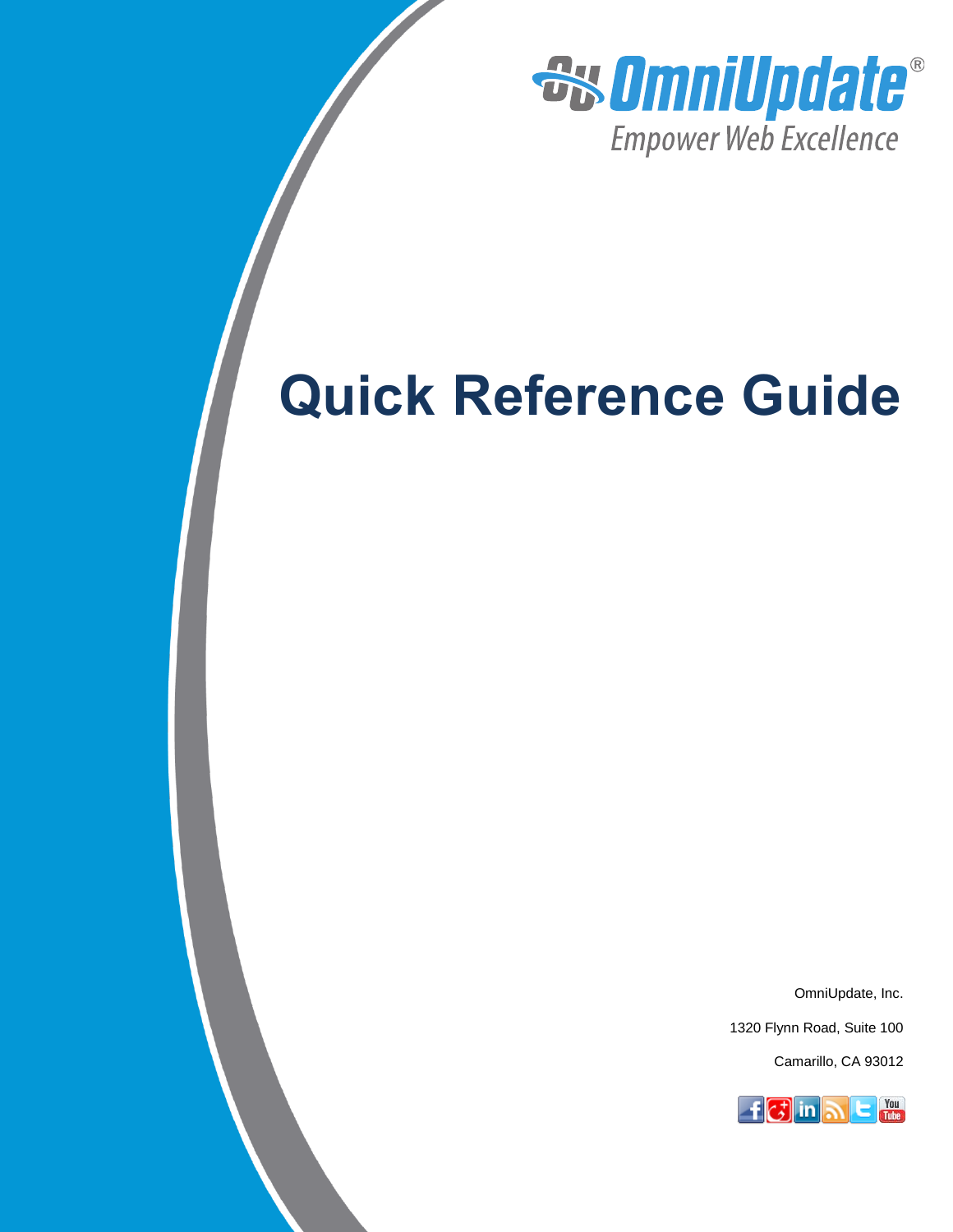

# **Table of Contents**

| Approving/Publishing Pages6<br>Creating Folders/Pages7 |
|--------------------------------------------------------|
| Creating a New Empty Folder7                           |
| Creating a New Page or Section 8                       |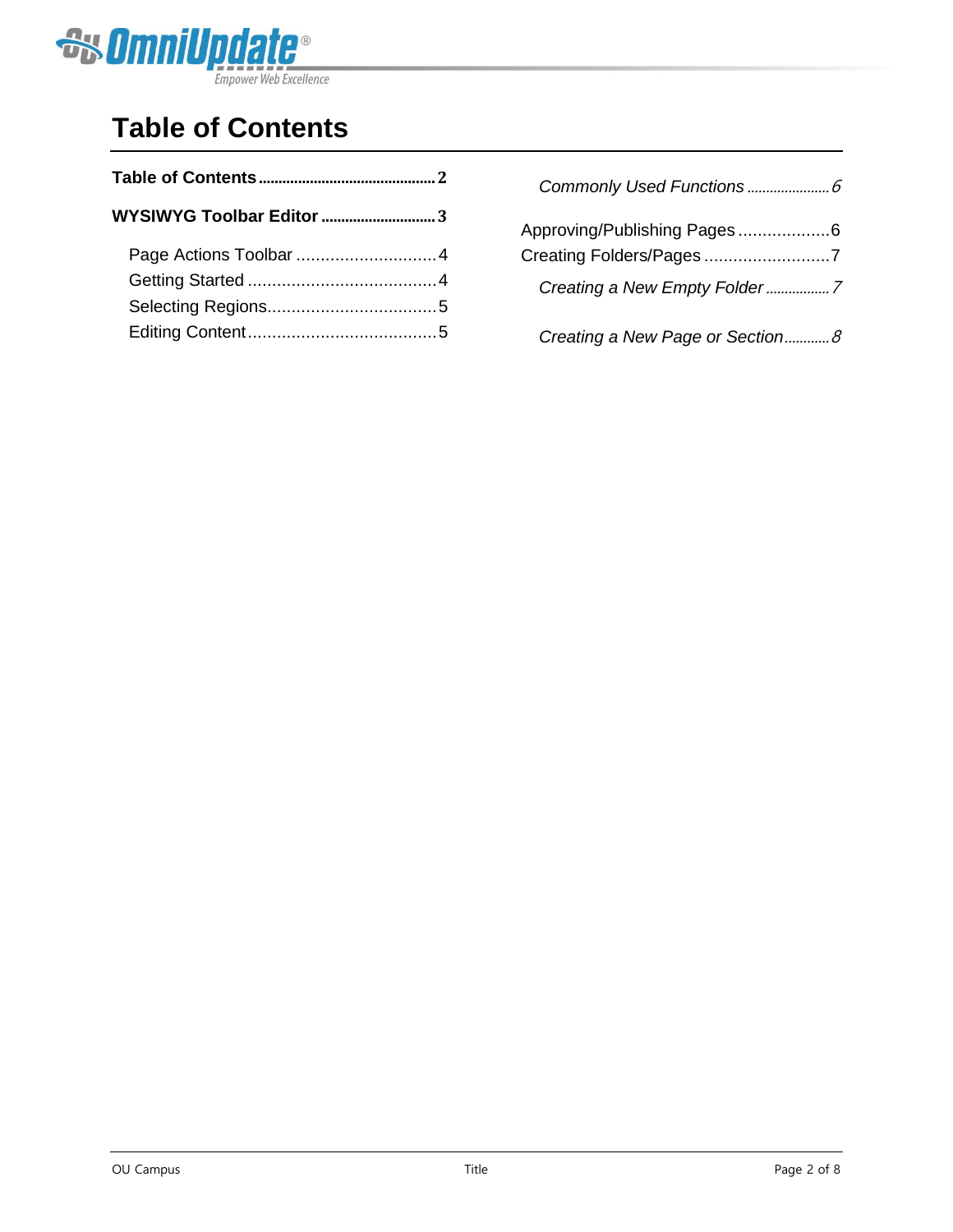

# **WYSIWYG Toolbar Editor**

OU Campus provides page editing commands with the What-You-See-Is-What-You-Get (WYSIWYG) Editor Toolbar *(User toolbar may vary)*.



- **File Functions:** Save or revert changes on a page
- **Cut, Copy, Paste, Find Functions:** Find specific content and cut, copy, paste, or paste as plain text
- **Undo Redo Functions:** Undo/redo changes made on a page
- **Spell Check:** Run spell check on the content. Supports English, French, Spanish, Portuguese, and Italian
- **Clear Formatting:** Remove all selected text formatting and return the text back to the default settings for a page.
- **Font Properties:** Add bold, italic, underline, and strikethrough to selected content
- **List & Indent Functions:** Create an ordered list or indent content
- **Text Script Functions:** Turn selected content into superscript or subscript text
- **Alignment Functions:** Move selected text (left, center, right) or justify the text (does not apply to tables – use table cell props)
- **Link Tools:** Insert/edit links, insert mailto links, and create anchors
- **Help:** Display the Help window
- **Font Properties:** Define font family, font size, and format for selected text, add site-specific styles, and apply font or background colors to text
- **Insert Images/Media:** Add/edit images and videos on a page
- **Misc. Tools:** Add horizontal rules, line breaks, special characters, clean up messy HTML code, toggle invisible elements, and view/modify the HTML code for a region.
- **Snippet:** Insert a preconfigured snippet of code to be used as a template
- **Asset:** Insert a global asset
- **Table Tools:** Create/edit tables within a page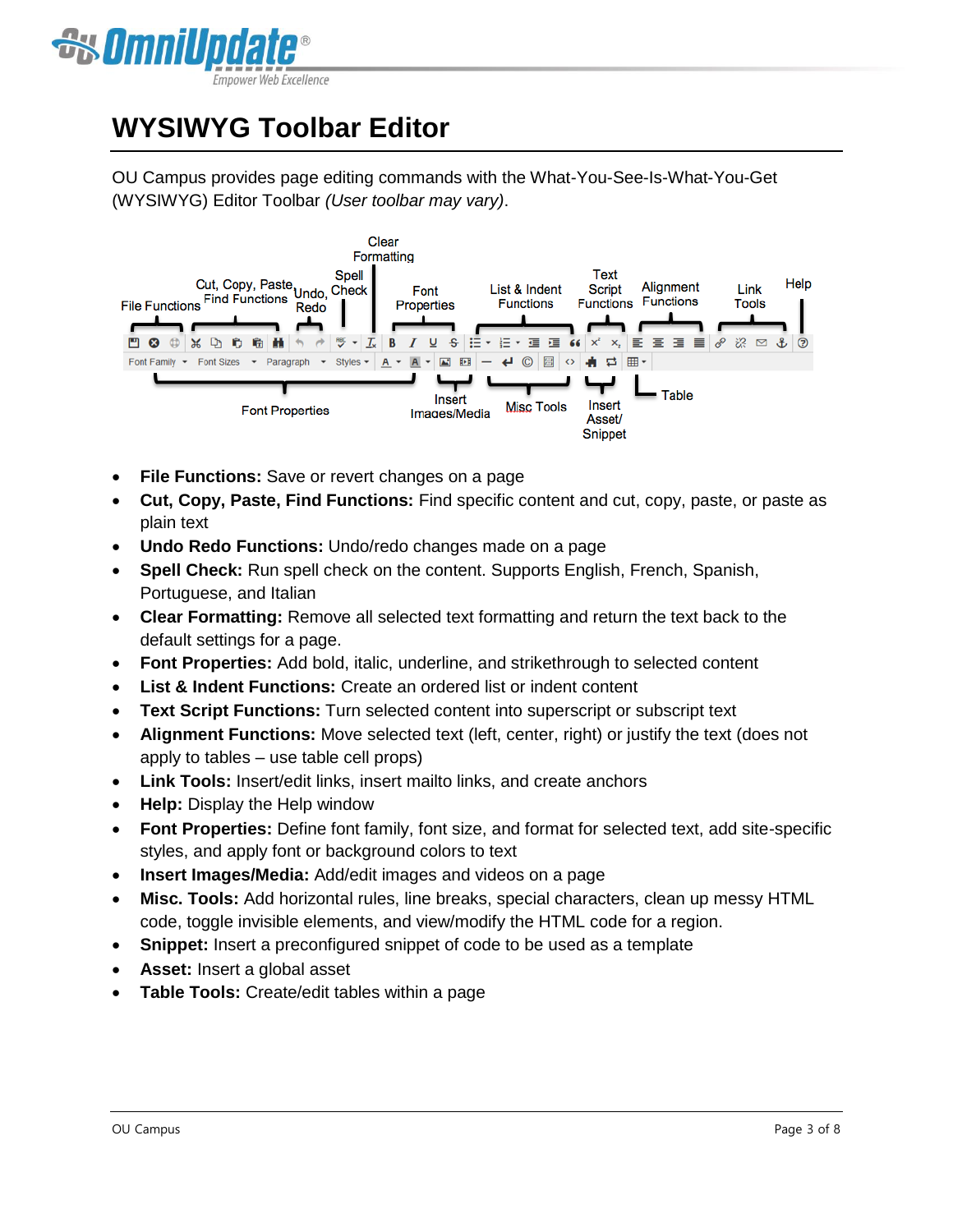

## **Page Actions Toolbar**

The Page Actions toolbar provides tools to edit a page and its properties, preview changes, check links, and perform other functions. More importantly, the Page Actions Toolbar provides the options to publish changes or route them for approval. *(User toolbar may vary.)*

|                                                                                        |  |  |  | Check Versions In/Out | Help Icon |
|----------------------------------------------------------------------------------------|--|--|--|-----------------------|-----------|
| □Preview / Edit O Source X Properties 9 Versions $\blacktriangleright$ / □ ♀ ♀ Vallish |  |  |  |                       | <b>10</b> |

- **Preview:** Show a rendered version of a page before publishing or sending for approval
- **Edit:** Select a page region to edit
- **Source:** Edit the XML source code of the page.
- **Properties:** Update any metadata properties defined on a page and modify page access
- **Versions:** Show proposed page changes with current page, or any previously published version of a page that has been backed up to the versioning archives, or revert to a previous version of the page
- **Page Check:** Check the pages for spelling, valid links, and W3C validation

(some or all of these options may be disabled by an administrator.)

- **Save Versions:** Save a copy of the page to the versioning archives without publishing the page to the production server.
- **Check In/Out:** Assign the content to the desired user account to prevent other users from modifying the content.
- **Publish Options:** Publish the page to the production server, schedule a publish, submit the page to another user for approval, or set the content to expire.
- **Content Help:** Provides useful information regarding the Page Actions toolbar

### **Getting Started**

1. To edit any page, log in by clicking the DirectEdit link (commonly the Date Stamp at the bottom of the page).



2. Enter a **Username** and **Password**. Then click **Log In**.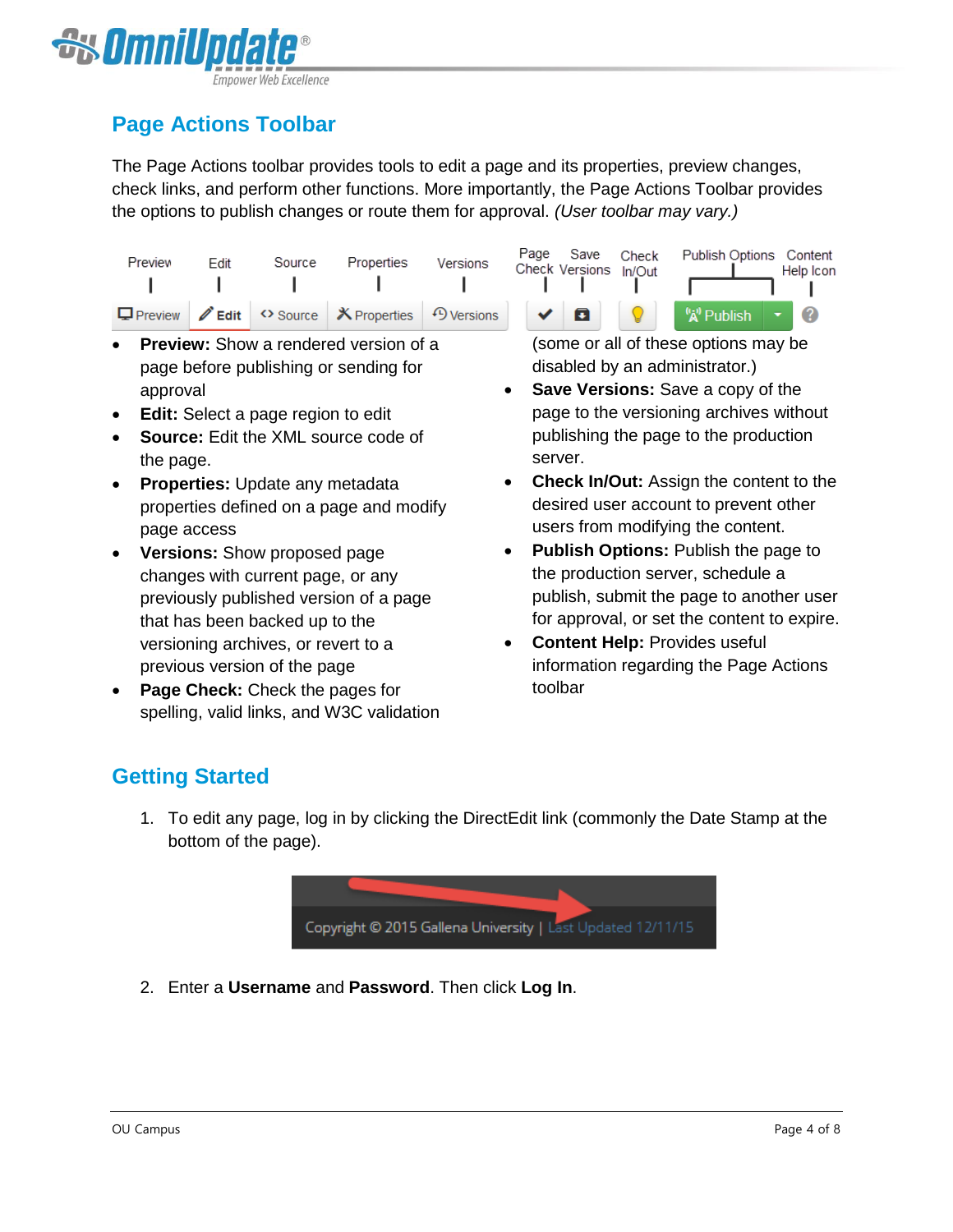

## **Selecting Regions**

Select a region of a page to edit within the WYSIWYG Editor.



### **Editing Content**

Begin editing content using the OU Campus WYSIWYG Editor. Simply edit the page using the toolbar functions provided at the top of the screen.



Once finished editing, click the **Save** button for additional functions.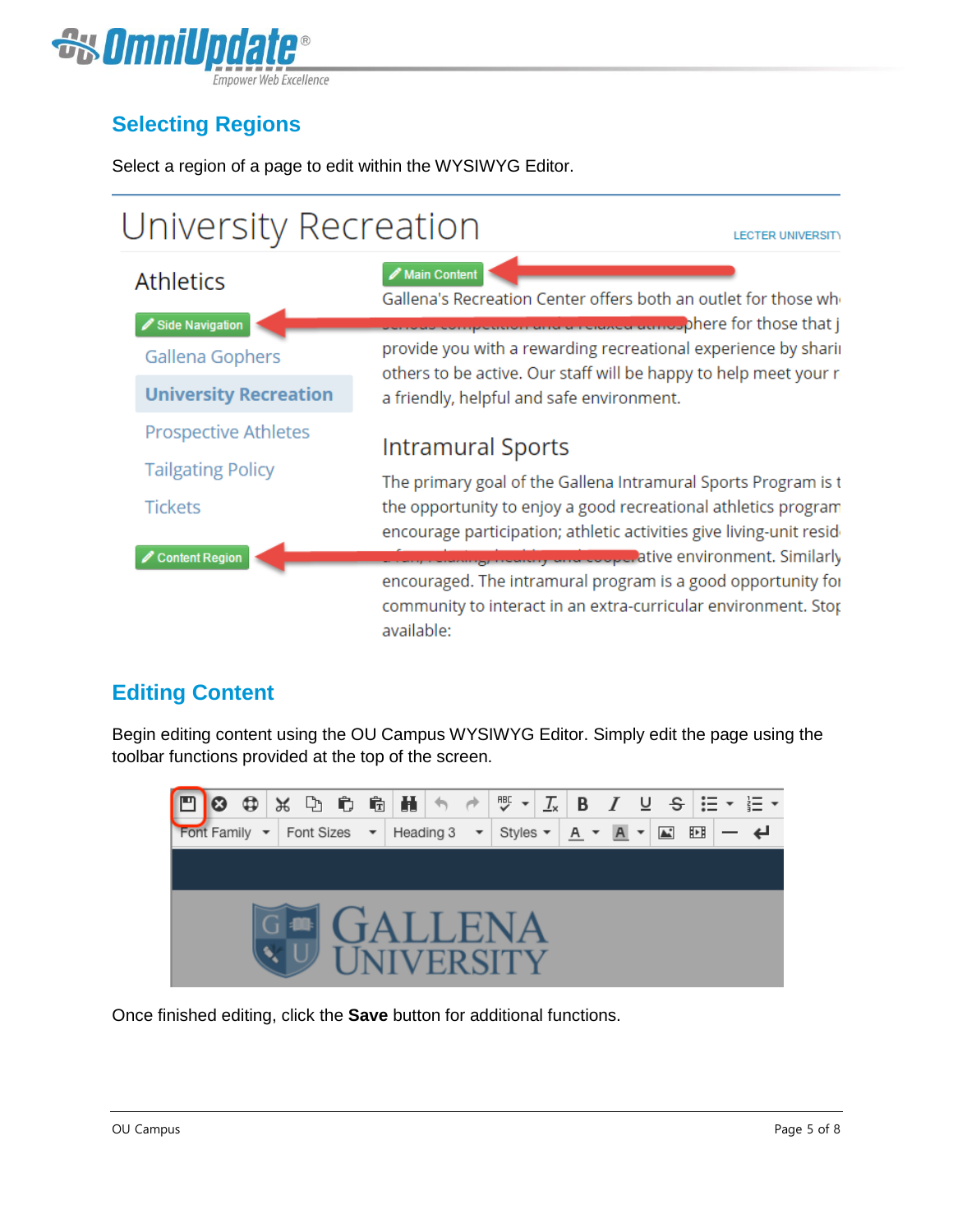

#### **Commonly Used Functions**

- **Paste as Plain Text:** Paste only text and remove all formatting
- **IBU THE Spell Check:** Checks the spelling in the region being edited
- **Clear Formatting:** Remove all selected text formatting and return the text back to the defaults settings for a page
- **<sup>***P***</sup>** Insert / Edit Links: Add links to the selected content or images and modify existing link properties

#### **Approving/Publishing Pages**

- **Insert / Edit Images:** Add images or edit selected image properties
- **Insert/ Edit Embedded Media:** Add media or edit media properties from various media formats
- **Insert Snippet:** Insert predefined code into the WYSIWYG Editor
- **Insert Asset:** Insert a global asset

After saving a page, the Page Actions toolbar is displayed with a preview of the page. If there are no further changes, the page is ready to be published.



Depending on user level, choose between:

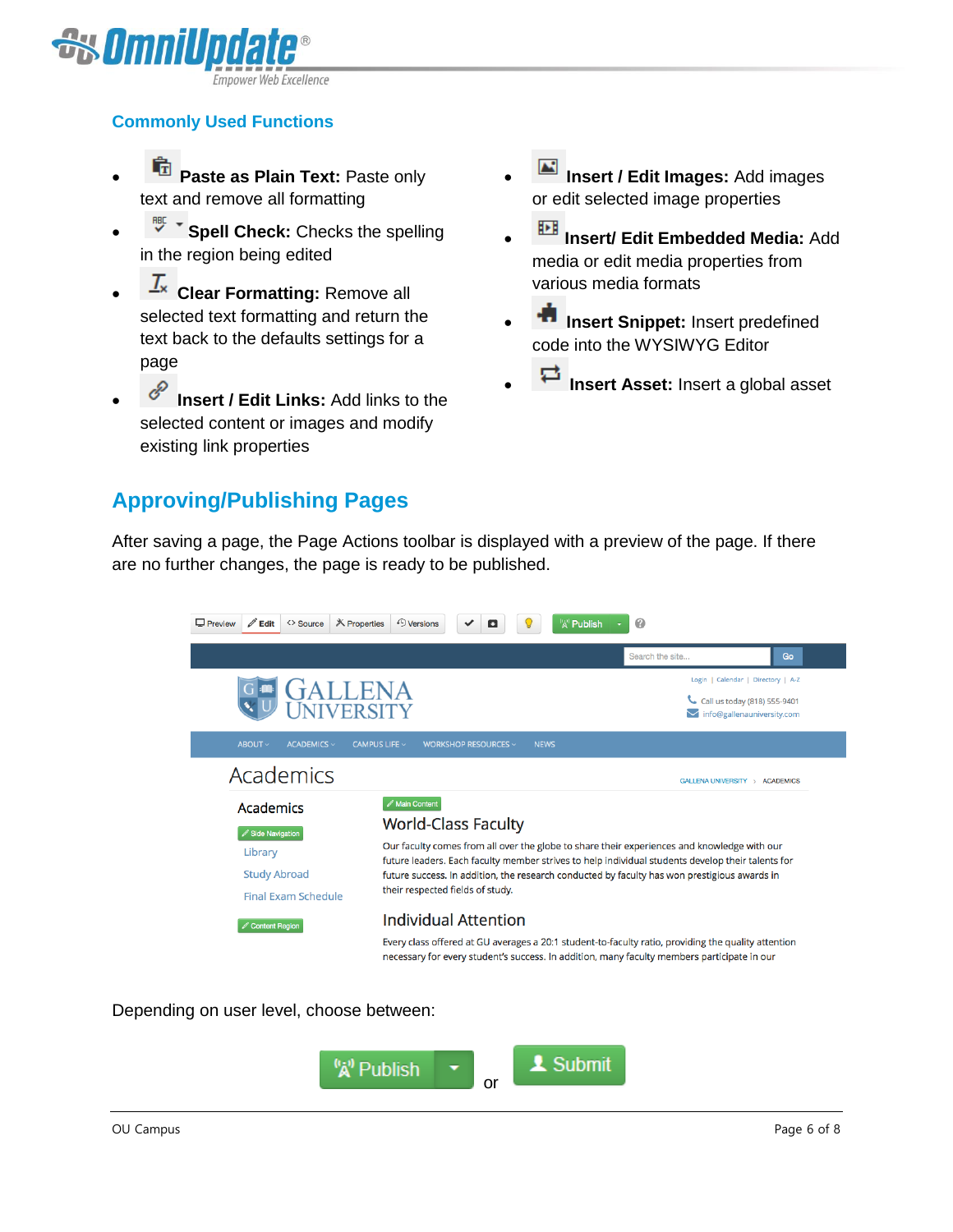

Before publishing, add an optional message describing the page changes. Doing this makes it easier to view previous revisions of the page and see what has been changed. Next, choose a **Publish Target** and click **Publish**.

| Publish - newfile.pcf                                                                                                                       |                                      |           |                          |
|---------------------------------------------------------------------------------------------------------------------------------------------|--------------------------------------|-----------|--------------------------|
| <b>Final Check</b>                                                                                                                          | Schedule                             |           |                          |
| Scan your page for spelling, link, W3C validation, and accessibility issues. Run all<br>checks, or run individually by clicking the button. |                                      |           |                          |
| html                                                                                                                                        | Run All<br>$\boldsymbol{\mathrm{v}}$ |           |                          |
| Spell Check Language                                                                                                                        |                                      |           |                          |
| English                                                                                                                                     | ۳                                    |           |                          |
| <b>ABC</b><br>Spelling                                                                                                                      | Links                                | W3C Valid | Accessibility            |
| Version<br>Description                                                                                                                      |                                      |           | 0/256                    |
|                                                                                                                                             |                                      |           | <b>Publish</b><br>Cancel |

#### **Creating Folders/Pages**

Navigate to the **Pages** view by selecting **Content > Pages** from the global navigation bar.



#### **Creating a New Empty Folder**

Empty folders (created by clicking **New Folder** in the Pages list view) are used for file storage (e.g., images, documents, scripts, and other binary files).

To create a new empty folder:

1. Click the **Expand Arrow** on the **New** button.